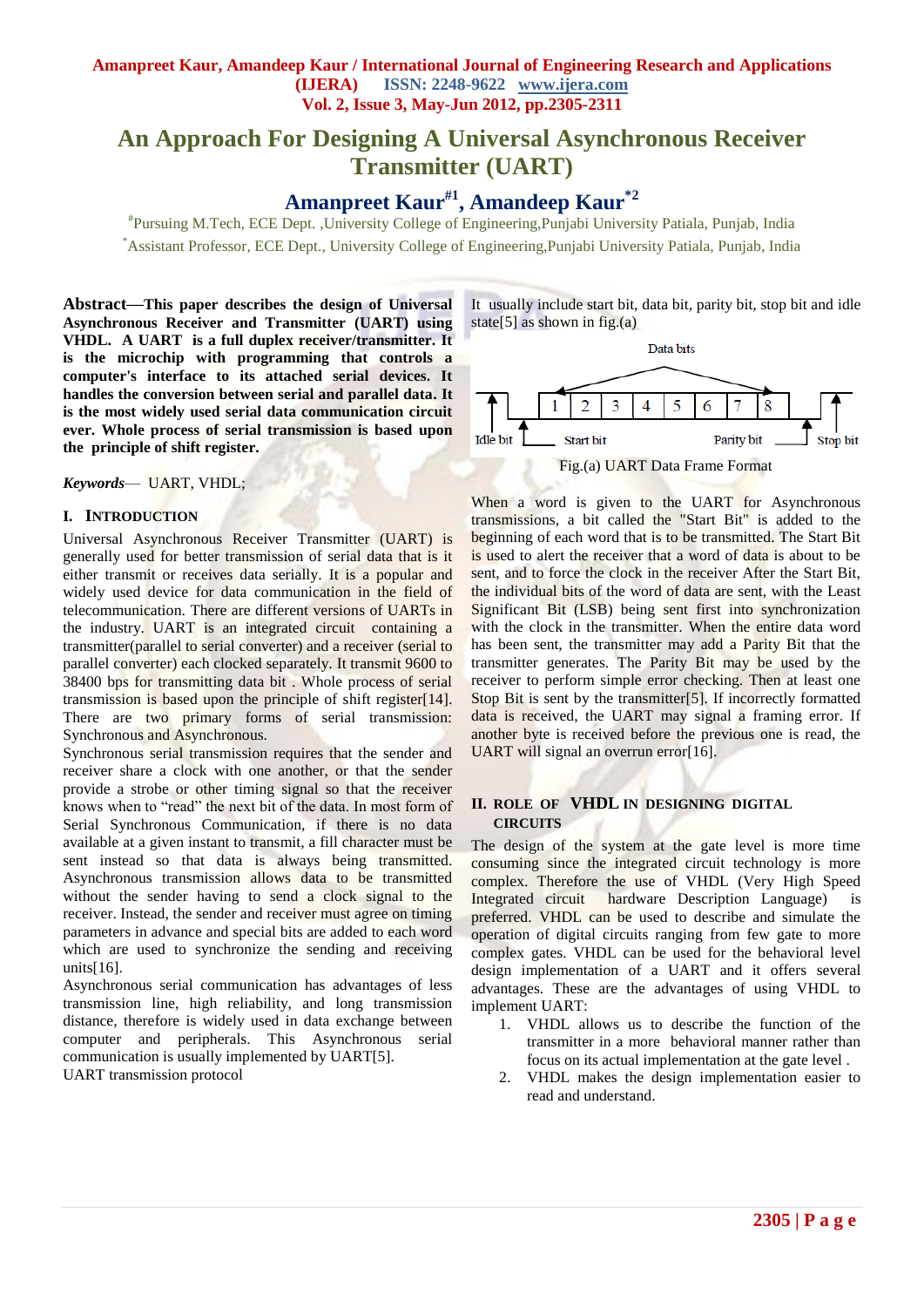3. It is easier to test the UART by the VHDL simulation and find out if any discrepancy occurs.<sup>[5]</sup>

#### **III.THEORY OF OPERATION**

UART is generally consists of transmitter module, receiver module, baud-rate generator and control circuitAs shown in fig.(b)

System-clock is used to produce baud\_clock, which is generally 16 times baud-rate. Xmitter module converts parallel data input into serial data output and receiver module does vice versa. The basic functions of a UART are a microprocessor interface, double buffering of transmitter data, frame generation, parity generation, parallel to serial conversion, double buffering of receiver data, parity checking, serial to parallel conversion.

In data transmission through UART, once the baud-rate has been established (prior to initial communication), both the transmitter and the receiver's internal clock are set to the same frequency.



Fig(b) Block diagram of UART[13]

The serial transmitter section consists of an 8-bit Transmitter Hold Register (THR) and Transmitter Shift Register (TSR). Parallel data is stored in THR which received from the CPU, then it is transferred to the shift register and send out in serial data as shown in  $f\{fg(c)}$ . At the same time parity bit is generated and transmitted by TSR, when the whole character is removed from the TSR, CPU interrupt signal is generated[3].



Fig.(c) Transmitter Unit[13]

The serial receiver section also contains an 8-bit Receiver Buffer Register (RBR) and Receiver Shift Register (RSR). Serial data received is stored in the RSR, when the RSR receive the whole character, automatically sent to RBR, status register will be set and generate CPU interrupt signal, parallel data will be transmitted to the CPU in the read command of the CPU, serial-to-parallel conversion is performed as shown in fig(d).



Features of UART

- 1. Full-duplex asynchronous receiver/transmitter
- 2. The ability to convert data from serial to parallel, and from parallel to serial, using shift registers.
- 3. Programmable data format: usually include start bit, data bit, parity bit, stop bit and idle state.
- 4. Parity, framing, and overrun detection
- 5. False start bit detection
- 6. Line break detection and generation

#### **IV UART Transmitter and Receiver design using VHDL**

#### A. UART Transmitter Functional Pins

The signals used by the transmitter are given in the table 1. The transmitter interfaces to the data bus with the transmitter buffer register empty(tbre) and the wrn signals. The controller can generate a wrn strobe if tbre is high. The transmitter is double buffered, allowing data on din[7:0] to be written to the buffer register tbr[7:0] while data is being shifted out of the shift register tsr[7:0]. The transmitter generates a frame which consists of the idle state (high on sdo), low start bit, eight data bits, and a stop bit.

The no bits sent controls the word size and sequences the transmitter operations. To change the word size, change the value of no bits sent.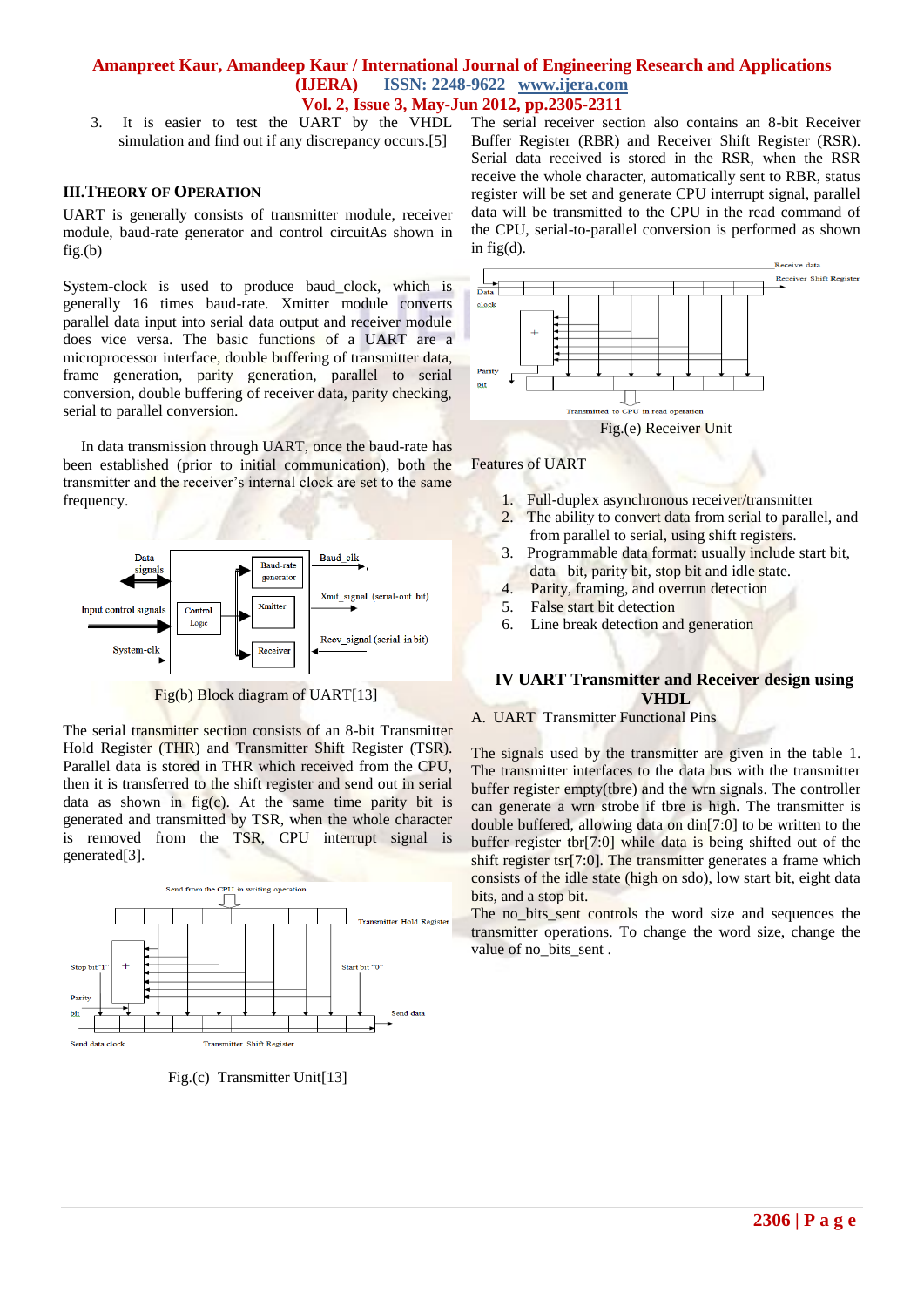#### Table1. Transmitter Signals

| Signal       | <b>Direction</b> | <b>Function</b>                                                           |
|--------------|------------------|---------------------------------------------------------------------------|
| rst          | Input            | Resets wm1,wm2,no bits sent, clkdiv[3:0],tbr[7:0],tsr[7:0]                |
| clk16x       | Input            | Local reference clock 16X the data rate                                   |
| wm           | Input            | Control signal which strobes data from din[7:0] to tbr[7:0]               |
| $\dim[7:0]$  | Input            | Input data bus                                                            |
| sdo          | Output           | Serial data output                                                        |
| tbre         | Output           | Status signal indication that the transmitter buffer register is<br>empty |
| no bits sent | Internal         | Controls word size and sequences transmitter operation                    |
| clk1x enable | <b>Internal</b>  | Enables internal clock clk1x.                                             |
| tbr[7:0]     | Internal         | Accepts data from din <sup>[7:0]</sup> and transfers data to tsr[7:0]     |
| tsr[7:0]     | Internal         | Receives data from tbr[7:0] and shifts to sdo                             |
| clkdiv[3:0]  | Internal         | Used in generation of internal clock                                      |

Table2. Receiver Signals

| <b>Signal</b> | <b>Direction</b> | <b>Function</b>                                                                          |
|---------------|------------------|------------------------------------------------------------------------------------------|
| rst           | Input            | Reset                                                                                    |
| clk16x        | Input            | 16x input clock                                                                          |
| rdn           | Input            | Read strobe                                                                              |
| dout[7:0]     | Output           | Output data bus                                                                          |
| framing_error | Output           | Framing error status signal                                                              |
| parity error  | Output           | Parity error status signal.                                                              |
| rbr[7:0]      | Internal         | Receiver buffer register - accepts data from data[7:0] and<br>transfers it to $rsr[7:0]$ |
| rsr[7:0]      | Internal         | Receiver shift register - accepts data from rbr[7:0] and transfers<br>it to sdo          |
| no bits revd  | Internal         | Tracks character size and sequences receiver operation                                   |
| clk1x enable  | Internal         | Enable signal for registers clocked by clk1x                                             |
| clk1x         | Internal         | 1x clock used for internal operations                                                    |

#### B. UART Receiver Functional Pins

The signals used by the receiver are given in the table 2. The receiver interfaces to the data bus dout[7:0] with the rdn signal. The controller can generate a rdn strobe if data ready is true. The receiver is double buffered, allowing data to be held in the buffer register rbr[7:0] while data is shifted in serially into the receiver shift register rsr[7:0]. This provides the controller flexibility with bus read operations.

The receiver detects the character frame and strips the start and stop bits. The no\_bits\_rcvd variable controls the word size. The clkdiv<sup>[3:0]</sup> register is used to control the time at which the data is decoded. The receiver uses the 16x local clock and decodes the value of start, data, and stop bits in the center of the data cells. To do this, the start bit initializes a count operation using clkdiv[3:0].

After detecting the low going edge on the start bit, the receiver counts the 16x clock to 8 and decodes, or samples the value of the signal. The clkdiv<sup>[3:0]</sup> register is then reset to 0, and subsequently counts the 16x clock to 16. This provides center sampling for the data and stop bits.

Three error detection signals are commonly used in UART:

- 1. Parity Error indicates whether an even or odd number of "1s" are present in a data work.
- 2. Overrun Error indicates whether the receive buffer register is overwritten by the receive shift register prior to the controller reading the receiver buffer register. Overrun Error is not implemented in the VHDL/Verilog source.
- 3. A "framing error" occurs when the designated "start" and "stop" bits are not valid. As the "start" bit is used to identify the beginning of an incoming character, it acts as a reference for the remaining bits. Framing Error indicates if the stop bit is not high[16].

# **V RESULTS OBTAINED**

## A. RTL Schematic of UART Transmitter

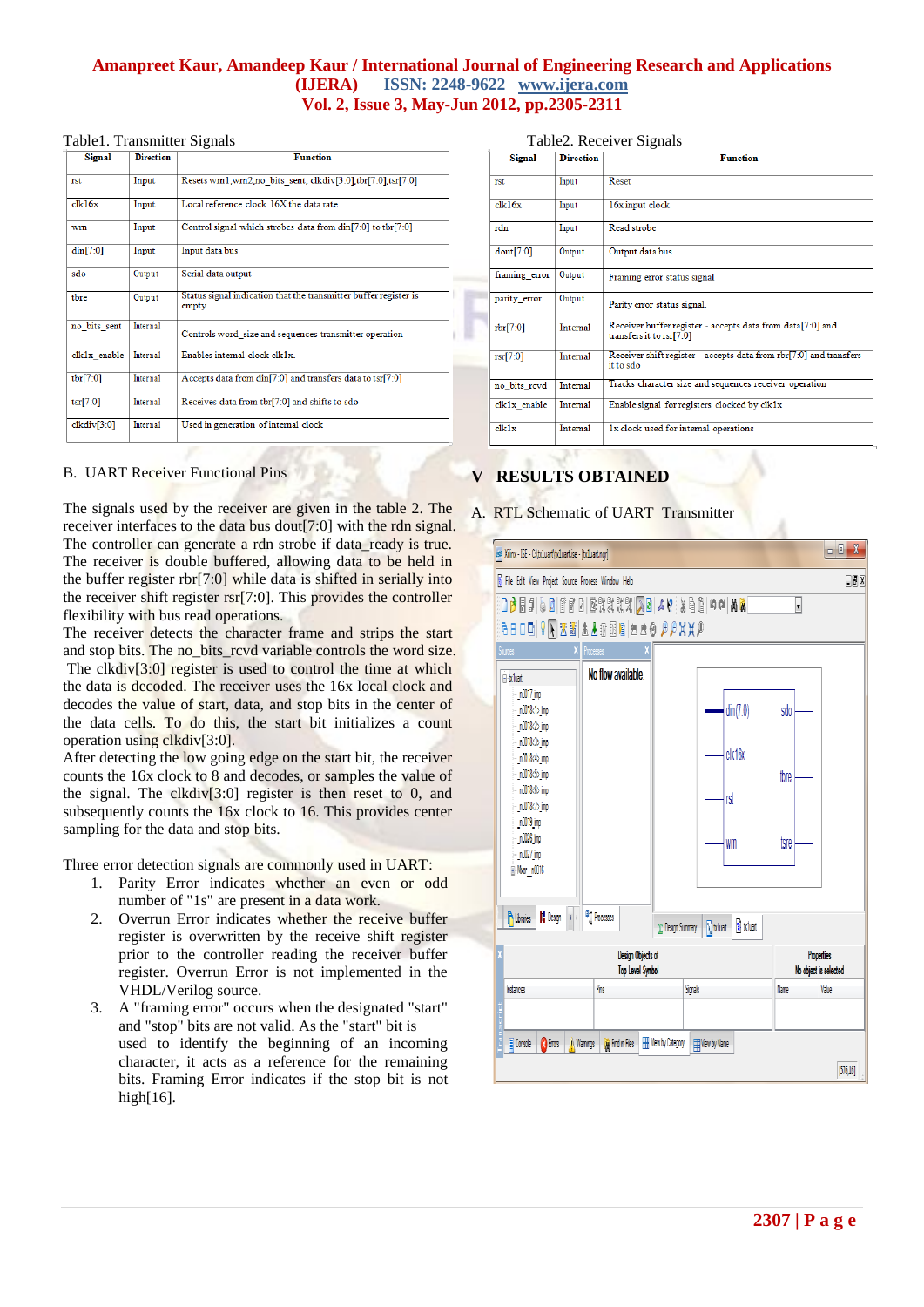# **Amanpreet Kaur, Amandeep Kaur / International Journal of Engineering Research and Applications (IJERA) ISSN: 2248-9622 www.ijera.com**

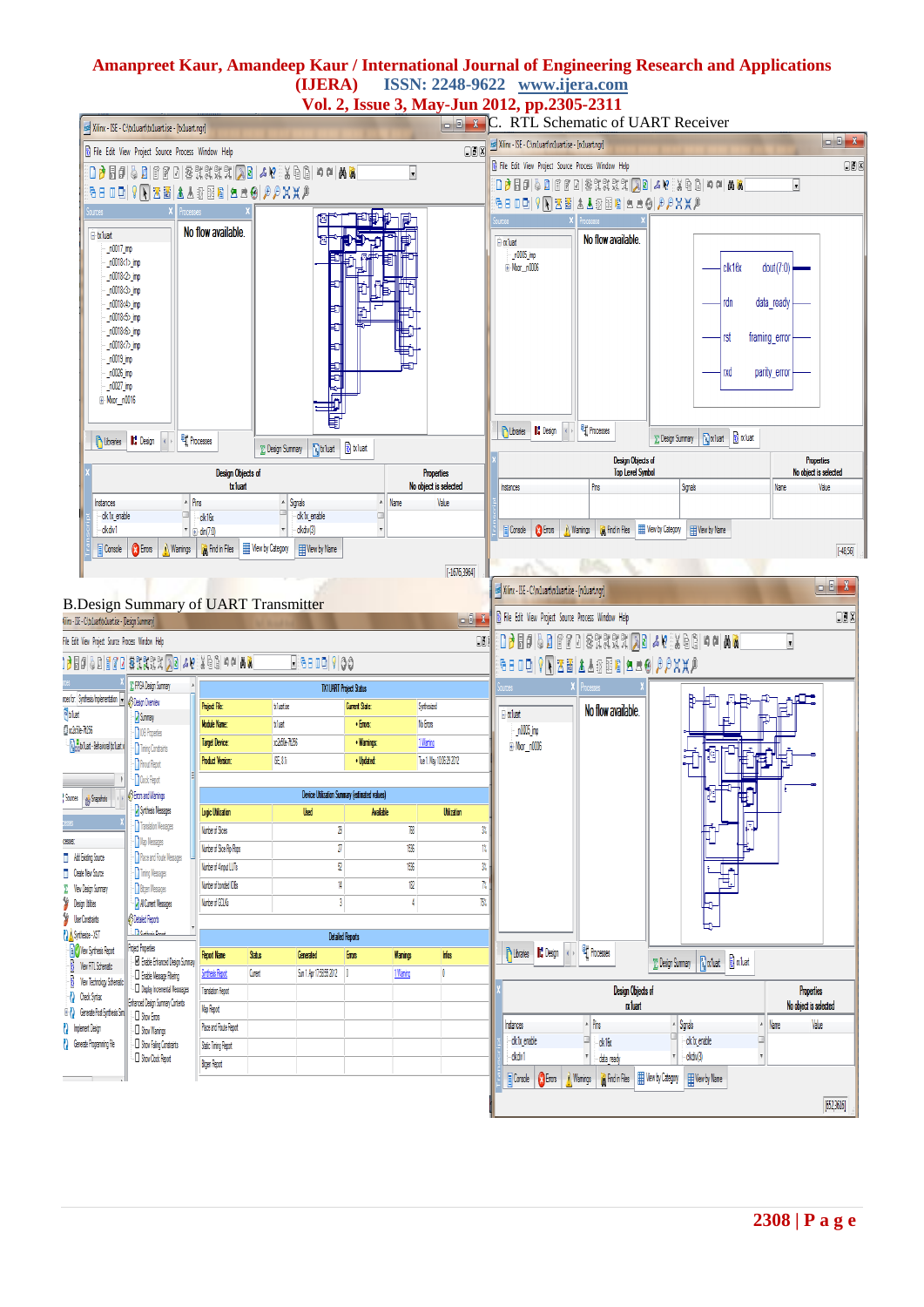#### D. Design Summary of UART Receiver

| $-6x$<br>Glinx - ISE - C-Incluarity aluartise - (Design Summary)                                                                                        |                                                             |                                               |                         |             |                          |                  |                    |                          |  |  |  |
|---------------------------------------------------------------------------------------------------------------------------------------------------------|-------------------------------------------------------------|-----------------------------------------------|-------------------------|-------------|--------------------------|------------------|--------------------|--------------------------|--|--|--|
| File Edit View Project Source Process Window Help<br>$\Box$                                                                                             |                                                             |                                               |                         |             |                          |                  |                    |                          |  |  |  |
| EBB 00 100                                                                                                                                              |                                                             |                                               |                         |             |                          |                  |                    |                          |  |  |  |
|                                                                                                                                                         | <b>E</b> FPGA Design Summary                                | <b>RX1UART Project Status</b>                 |                         |             |                          |                  |                    |                          |  |  |  |
| rcesfor: Synthesis/Implementation   2   43 Design Overview<br><b>F</b> orbat                                                                            | Project File:                                               |                                               | mlatie                  |             | <b>Current State:</b>    |                  | <b>Syrthesized</b> |                          |  |  |  |
| <b>D</b> Sumar<br>fl x250e7t26<br><b>DIDB</b> Procedes<br><b>Magtxiuat - Behavioral (xilvat.v)</b><br><b>T</b> iming Constraints<br><b>Prout Report</b> |                                                             | Module Name:                                  |                         | mlat        |                          | · Errors:        |                    | No Firms                 |  |  |  |
|                                                                                                                                                         |                                                             | <b>Target Device:</b>                         |                         | x250-7056   |                          | · Warnings:      |                    | 1 Warring                |  |  |  |
|                                                                                                                                                         |                                                             | <b>Product Version:</b>                       |                         | Œ           |                          | · Updated:       |                    | Tue 1. Nay 06:32:39 2012 |  |  |  |
|                                                                                                                                                         |                                                             |                                               |                         |             |                          |                  |                    |                          |  |  |  |
| dx<br>Sources<br>el Shaphots                                                                                                                            | <b>Clock Report</b><br><b>Bros ard Warrings</b>             | Device Utilization Summary (estimated values) |                         |             |                          |                  |                    |                          |  |  |  |
| <b>D</b> Synthesis Messages<br><b>SOF</b><br>Translation Messages<br>Map Messages<br>CERES                                                              |                                                             | Logic Utilization                             |                         | <b>Used</b> |                          | <b>Available</b> |                    | <b>Utilization</b>       |  |  |  |
|                                                                                                                                                         |                                                             | Number of Silices                             |                         | 19          |                          | 70               |                    | Ż,                       |  |  |  |
|                                                                                                                                                         |                                                             | Number of Siice Filo Floos                    |                         | 28          |                          | 1536             |                    | İ.                       |  |  |  |
| Add Existing Source                                                                                                                                     | Place and Route Messages                                    | Number of 4 input LUTs                        |                         | 17          |                          | 1536             |                    | î.                       |  |  |  |
| <b>Create New Source</b>                                                                                                                                | <b>Tring Vessages</b>                                       | Number of bonded 10Rs                         |                         |             | 15                       | 10               |                    | ľ.                       |  |  |  |
| View Design Summary<br>Design Lifties                                                                                                                   | <b>Bitgen Messages</b><br><b>D</b> Al Current Messages      | Number of GCL Ks                              |                         | 2           |                          | 4                |                    | 號                        |  |  |  |
| User Constraints                                                                                                                                        | <b><i>C</i></b> Detailed Recorts                            |                                               |                         |             |                          |                  |                    |                          |  |  |  |
| () Synthesize - XST                                                                                                                                     | <b>D</b> Continuis Dennis                                   |                                               | <b>Detailed Reports</b> |             |                          |                  |                    |                          |  |  |  |
| Vew Synthesis Report                                                                                                                                    | <b>Project Properties</b>                                   | <b>Report Name</b>                            | Status                  |             | Generated                | <b>Frros</b>     | Warrings           | <b>Irics</b>             |  |  |  |
| B<br>View RTL Schematic                                                                                                                                 | E Enable Enhanced Design Summary                            | <b>Synthesis Report</b>                       | Curent                  |             | Sun 8. Apr 23:08:48 2012 | O                | 1 Warring          | Ō                        |  |  |  |
| B<br>View Technology Schematic                                                                                                                          | D Enable Message Filtering<br>Display Incremental Messsages | <b>Translation Record</b>                     |                         |             |                          |                  |                    |                          |  |  |  |
| <b>Check Syntax</b>                                                                                                                                     | Enhanced Design Summary Contents                            |                                               |                         |             |                          |                  |                    |                          |  |  |  |
| Generate Post-Simthesis Simu                                                                                                                            | $\Box$ Show Fros                                            | No Feron                                      |                         |             |                          |                  |                    |                          |  |  |  |
| rolenert Design                                                                                                                                         | <b>D</b> Show Warrings                                      | Place and Route Record                        |                         |             |                          |                  |                    |                          |  |  |  |
| Generate Programming File                                                                                                                               | $\Box$ Show Faling Constraints<br>Show Clock Report         | <b>State Timing Record</b>                    |                         |             |                          |                  |                    |                          |  |  |  |
|                                                                                                                                                         |                                                             | Bitgen Report                                 |                         |             |                          |                  |                    |                          |  |  |  |

#### E .RTL Schematic Of complete UART





# **VI. REFERENCES**

- [1] J. Norhuzaimin and H.H Maimun , "The design of high speed UART" Asia-Pacific Conference on Applied Electromagnetics(APACE-2005), Dec. 2005
- [2] Mohammad-Hamed Razmkhah,Seyed Ghassen Miremadi and Alireza Ejlali, "A Micro- FT-UART for Safety-Critical SoC-Based Applications",2009
- [3] Yongcheng Wang,Kefei Song, "A New Approach to Realize UART",2011
- [4] Mohd Yamani Idna Idris, Mashkuri Yaacob, "A VHDL implementation of BIST Technique in UART Design",2006
- [5] FANG Yi-Yuan CHEN XUE- jun , "Design and simulation Of UART serial communication Module Based on VHDL",2011.
- [6] P. Himanshu;T. Sanjay; R. Neelkanthan and V. R. Gujraty, "A Robust UARTArchitecture Based on Recursive Running Sum Filter for Better Noise Performance," *Proc. of the 20th International Conference on VLSI Design*, pp. 819-823, Jan. 2007.
- [7] Shouqian Yu ,Lili Yi, Weihai Chen, Zhao jin Wen," Implementation of a Multi-channel UART Controller Based on FIFO Technique and FPGA", 2007